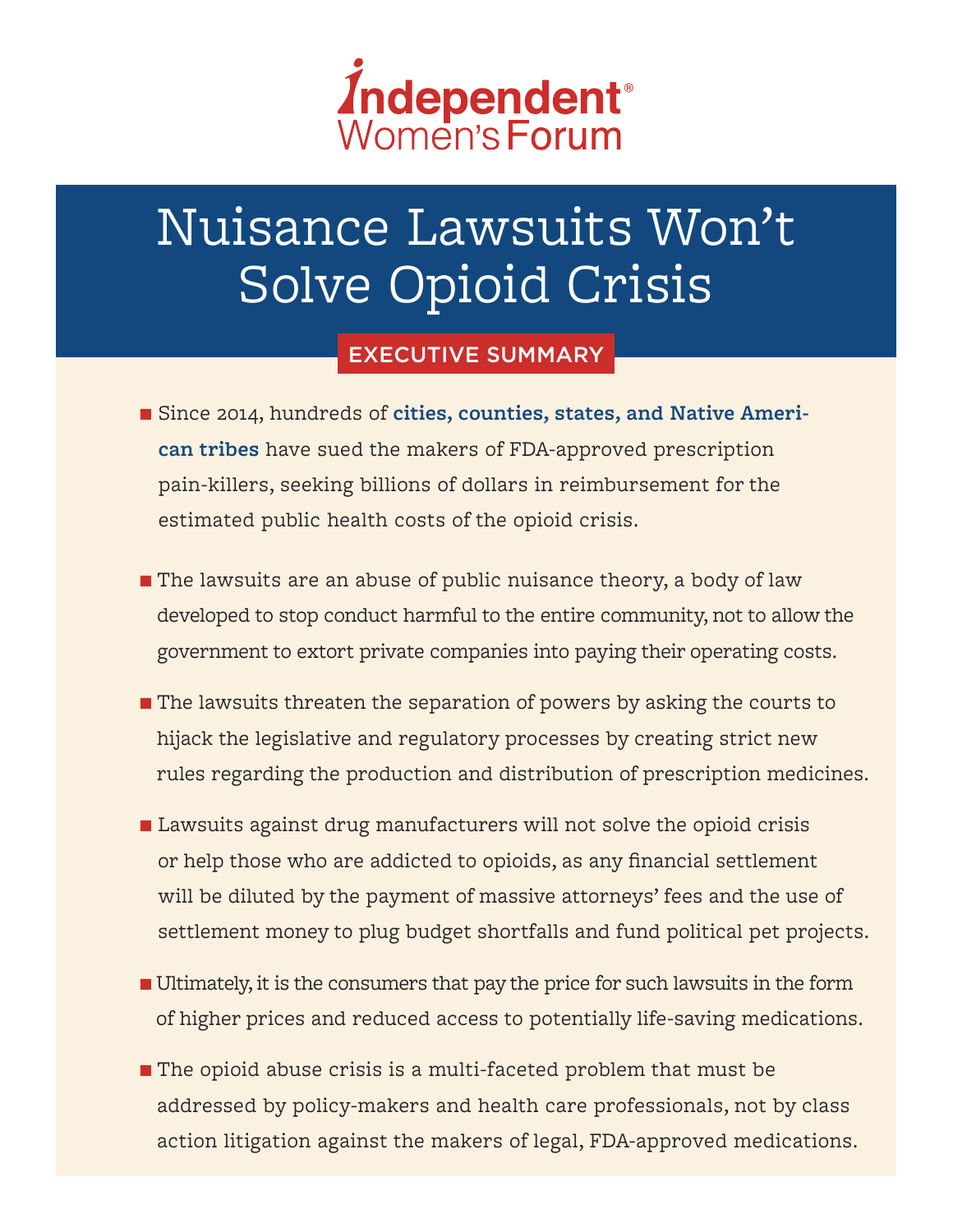#### **MORE INFORMATION**

#### *Background*

Opioids are a class of drugs that includes both *illegal* drugs (such as heroin and illicitly produced fentanyl) and *legal* medications (including oxycodone, hydrocodone, codeine, and morphine, which are prescribed by doctors to treat acute and chronic pain).

Opioid abuse has become a nation-wide epidemic with enormous human, social, and economic costs. Between 1999 and 2016, opioid overdoses killed more than **[350,000](https://www.cdc.gov/drugoverdose/epidemic/index.html)** people in the United States. In 2016 alone, opioid overdoses accounted for more than **[42,000](https://www.cdc.gov/drugoverdose/)** deaths. In addition to the human cost, some experts estimate the economic cost of the opioid epidemic (from lost workplace productivity, health care costs, and expenditures on criminal justice, education and social welfare) to be in the billions of dollars.1

### $\overline{C}$

*There are an estimated 900 lawsuits currently pending against pharmaceutical companies that manufacture prescription pain medication.*

As shocking as these statistics are, they paint a relatively simplistic picture of the crisis, one which plaintiff lawyers are attempting to exploit in order to extract large payouts from the pharmaceutical companies that manufacture legal painkillers.

The reality is more complicated. Although prescription painkillers can be highly addictive for some people, **[only 1 to 2 percent](https://www.samhsa.gov/data/sites/default/files/NSDUH-FFR2-2015/NSDUH-FFR2-2015.htm)** of opioid patients are likely to develop a **["pain reliever use disorder,"](https://www.politico.com/magazine/story/2018/02/21/the-myth-of-the-roots-of-the-opioid-crisis-217034)** which includes medication overuse as well as outright addiction. Of those who do become addicted to prescription painkillers, the majority have underlying **[mental health](https://www.law.com/newyorklawjournal/2018/02/14/litigation-wont-cure-americas-opioid-epidemic/)** issues or a history of **[alcohol](https://www.politico.com/magazine/story/2018/02/21/the-myth-of-the-roots-of-the-opioid-crisis-217034)** or **[drug](https://www.law.com/newyorklawjournal/2018/02/14/litigation-wont-cure-americas-opioid-epidemic/)** addiction.2

<sup>1</sup> Estimates of the cost of the opioid epidemic vary wildly, but most are in the billions of dollars. *See*, *e.g*., [https://](https://www.drugabuse.gov/drugs-abuse/opioids/opioid-overdose-crisis) [www.drugabuse.gov/drugs-abuse/opioids/opioid-overdose-crisis](https://www.drugabuse.gov/drugs-abuse/opioids/opioid-overdose-crisis) (\$78.5 billion); [https://www.whitehouse.gov/sites/](https://www.whitehouse.gov/sites/whitehouse.gov/files/images/The%20Underestimated%20Cost%20of%20the%20Opioid%20Crisis.pdf) [whitehouse.gov/files/images/The%20Underestimated%20Cost%20of%20the%20Opioid%20Crisis.pdf](https://www.whitehouse.gov/sites/whitehouse.gov/files/images/The%20Underestimated%20Cost%20of%20the%20Opioid%20Crisis.pdf) (\$504 billion).

<sup>2</sup> [Studies](https://www.law.com/newyorklawjournal/2018/02/14/litigation-wont-cure-americas-opioid-epidemic/) show that 78 percent of OxyContin abusers have a history of drug addiction and that 56 percent of prescription opioid users who overdose have a history of mental illness.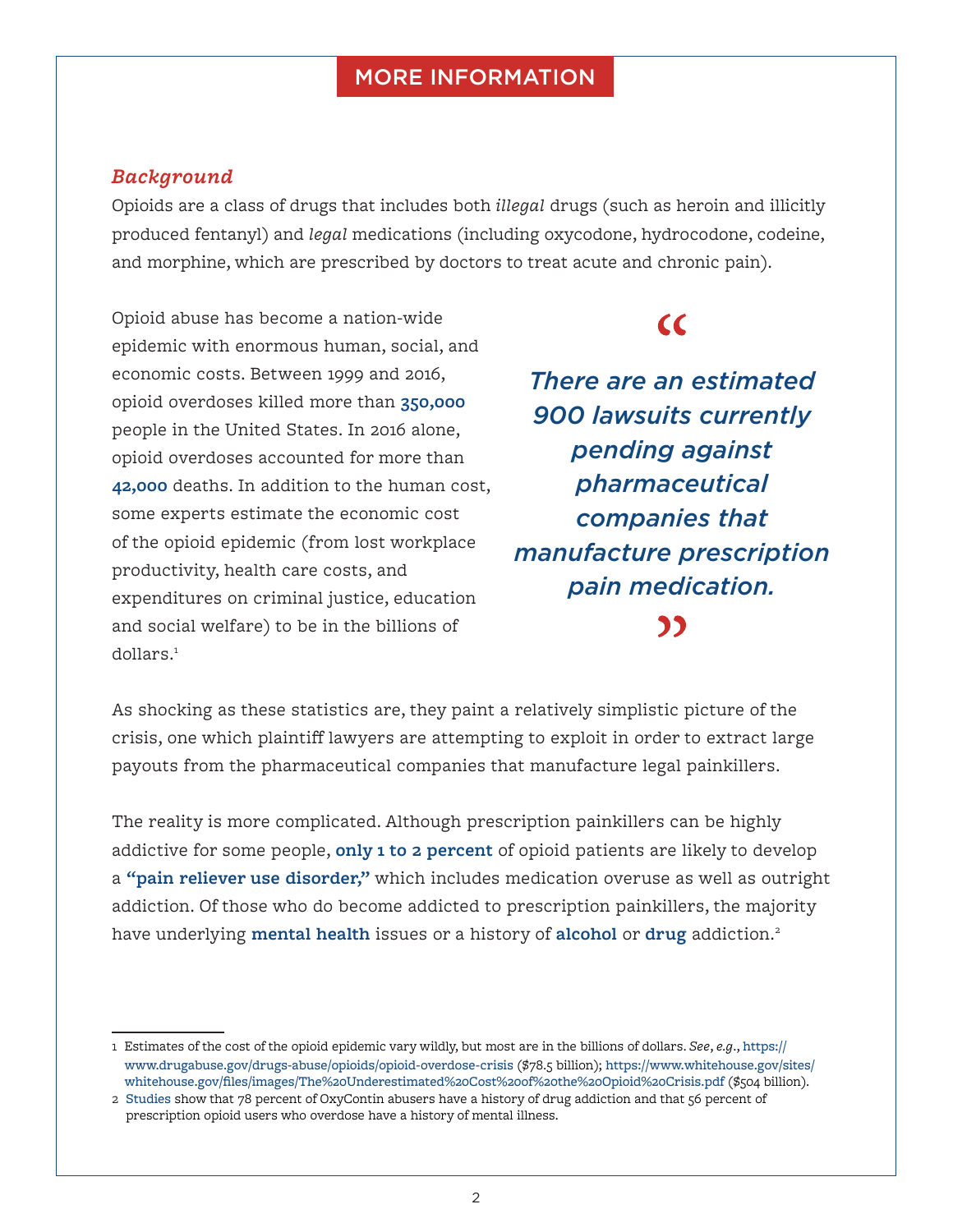Although experts estimate that a significant minority of opioid overdose deaths (**[40 percent](https://www.cdc.gov/drugoverdose/)**) are attributable to the misuse of legal opioids, the vast majority of those who die from opioid overdoses **[were never prescribed](https://www.law.com/newyorklawjournal/2018/02/14/litigation-wont-cure-americas-opioid-epidemic/)** the medication and are using drugs obtained illegally.

All of this paints a complex public health picture that requires a comprehensive and interdisciplinary response uninhibited by frivolous lawsuits.

#### *The Lawsuits*

When it comes to the opioid abuse crisis, politicians looking for good publicity and an easy source of funding are quick to point the finger at pharmaceutical companies. Many have hired private plaintiffs' firms to sue the drug companies and their distributors for the economic impact of opioid abuse, about **[a quarter](https://www.ncbi.nlm.nih.gov/pubmed/27623005)** of which is estimated to be borne by the public sector (in the form of law enforcement, medical costs, prisons, and other social welfare expenditures).

In 2014, Chicago and two California counties became **[the first](https://www.nytimes.com/2014/08/25/us/chicago-and-2-california-counties-sue-drug-companies-over-painkiller-marketing.html)** government entities to sue the makers of FDA-approved prescription

### $\overline{C}$

*Modeled on the lawsuits brought against "Big Tobacco" in the 1990s, the lawsuits against "Big Pharma" ask the courts to engineer a massive redistribution of wealth from the private sector to the public sector.*"

opioids. Since then, **[hundreds](http://www.iwf.org/blog/2806614/Native-American-Tribes,-State-and-Local-Governments-Sue-Pharmaceutical-Companies-Over-Opioid-Abuse-Crisis)** of cities, counties, states, and Native American tribes have jumped on the bandwagon looking for big payouts from "Big Pharma."

Plaintiffs argue that because the drug companies "aggressively marketed" prescription pain-killers, despite the potential for addiction, the companies should pay the costs that governments incur in dealing with the *illegal* use of the medicine. The lawsuits seek billions of dollars in damages—damages that, if granted, will be used to address government budget deficits and fund various political pet projects.

So numerous are the lawsuits that in December 2017 a judicial panel consolidated hundreds of federal cases into **[one set of proceedings](https://www.nytimes.com/2018/03/05/health/opioid-crisis-judge-lawsuits.html)** before U.S. District Judge Dan Polster in the Northern District of Ohio.<sup>3</sup> In April 2018, the Trump Administration

<sup>3</sup> *See City of Cleveland v. AmerisourceBergen Drug Corporation, et al.*, No. 1:18-op-45132 (N.D. Ohio Mar. 6, 2018).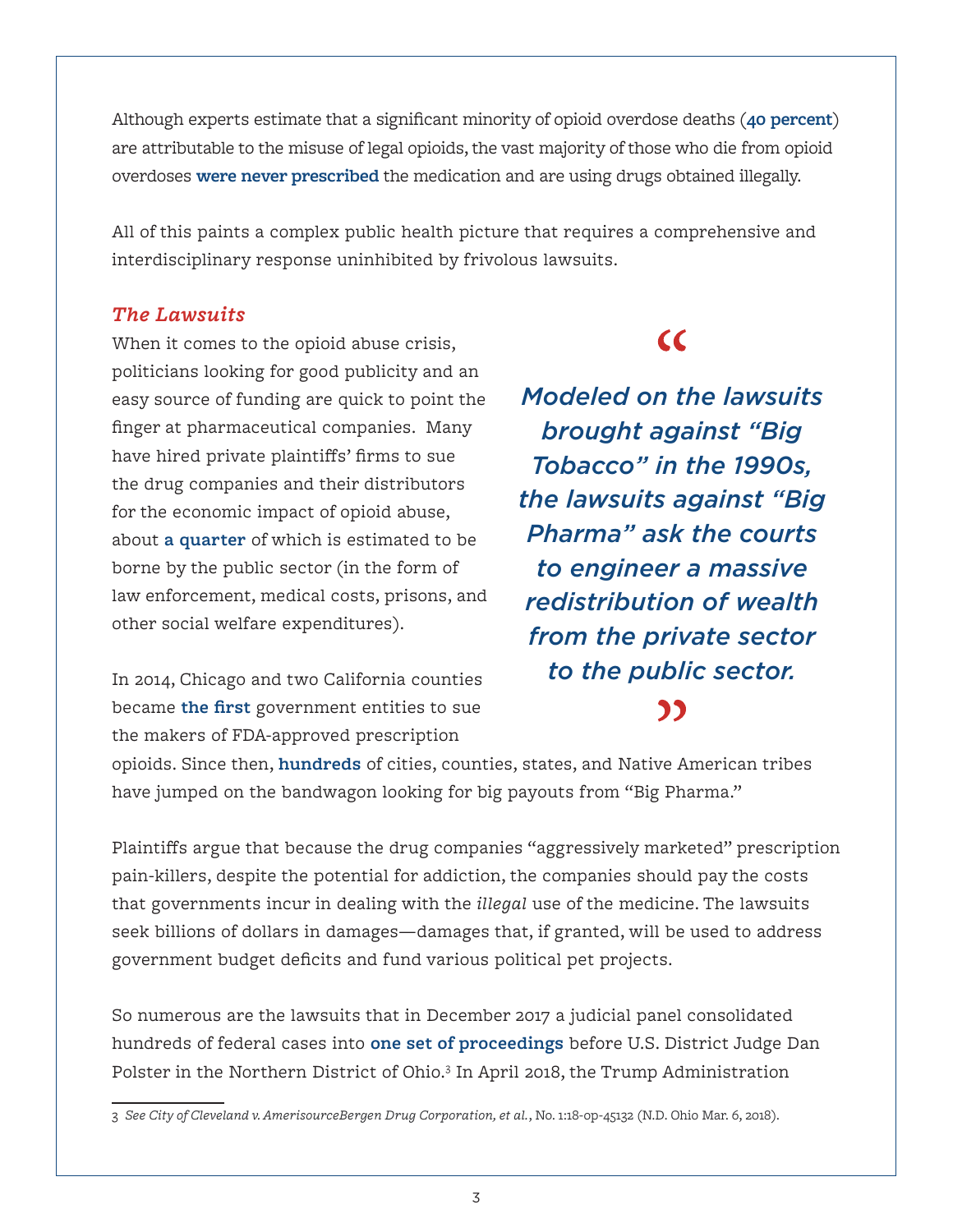filed a **[statement of interest](https://www.justice.gov/opa/pr/department-justice-files-motion-multi-district-opioid-case)** in the multi-district litigation (MDL). Judge Polster has ordered a separate track for all federal cases brought by **[Native tribes](https://www.omaha.com/livewellnebraska/health/federal-judge-allows-nebraska-tribes-to-pursue-opioid-lawsuits-separately/article_2e044fc3-6e50-578a-8507-9012161a4d55.html)**.

However, the more than 400 cases pending before Judge Polster are not the only opioid lawsuits that the makers of prescription medicines are defending. Plaintiffs lawyers continue to file new cases against "Big Pharma" both within the MDL district and in other courts.

 $\overline{\mathcal{C}}$ 

Dozens of local jurisdictions have decided to take their claims to **[state court](https://www.bloomberg.com/graphics/2018-opioid-lawsuits/)**, where they believe they'll have a better chance of success. <sup>4</sup> And numerous **[state attorneys](https://www.policymed.com/2018/06/purdue-pharma-battling-more-states-over-opioid-crisis.html)  [general](https://www.policymed.com/2018/06/purdue-pharma-battling-more-states-over-opioid-crisis.html)** have filed cases, separate and apart from the cases brought by cities and towns. In total, Bloomberg estimates that the pharmaceutical industry currently faces more than **[900 opioid-related lawsuits](https://www.bloomberg.com/graphics/2018-opioid-lawsuits/)** from government entities, unions, medical practices, and individuals.

*The lawsuits threaten the research and development of potentially life-saving medications and could put some manufacturers out of business.*

#### *Public Nuisance Law*

Plaintiffs suing the makers of legal pain medications base their claims primarily on *public nuisance law*. But they are pushing the boundaries of this doctrine far beyond its original contours.

The theory of public nuisance, rooted in English common law, is that private actors may not prevent the general public from exercising common rights.5 The classic example of a public nuisance involves blocking a public roadway or polluting a public drinking source. In such cases, a government entity might properly sue to enjoin the behavior and/or require the defendant to eliminate the nuisance (but not to seek compensation).

<sup>4</sup> At least one such state action has [successfully extracted settlements](https://www.citylab.com/life/2017/10/the-cities-suing-big-pharma-over-opioids/542484/). A case brought by the [state of West Virginia](https://wvrecord.com/stories/511071502-cardinal-health-amerisourcebergen-settle-pain-pill-lawsuit-for-36-million) against Cardinal Health and Amerisourcebergen ended in settlements of \$20 million and \$16 million, respectively.

<sup>5</sup> The Restatement (Second) of Torts defines a public nuisance as "an unreasonable interference with a right common to the general public." An "unreasonable interference" can be conduct involving "a significant interference with the public health, the public safety, the public peace, the public comfort or the public convenience;" conduct "proscribed by a statute, ordinance or administrative regulation;" or conduct that is "of a continuing nature" or which had "produced a permanent or long-lasting effect, and, as the actor knows or has reason to know, has a significant effect upon the public right." Restatement (Second) of Torts Sec. 821B(2)(a)-(c) (1977).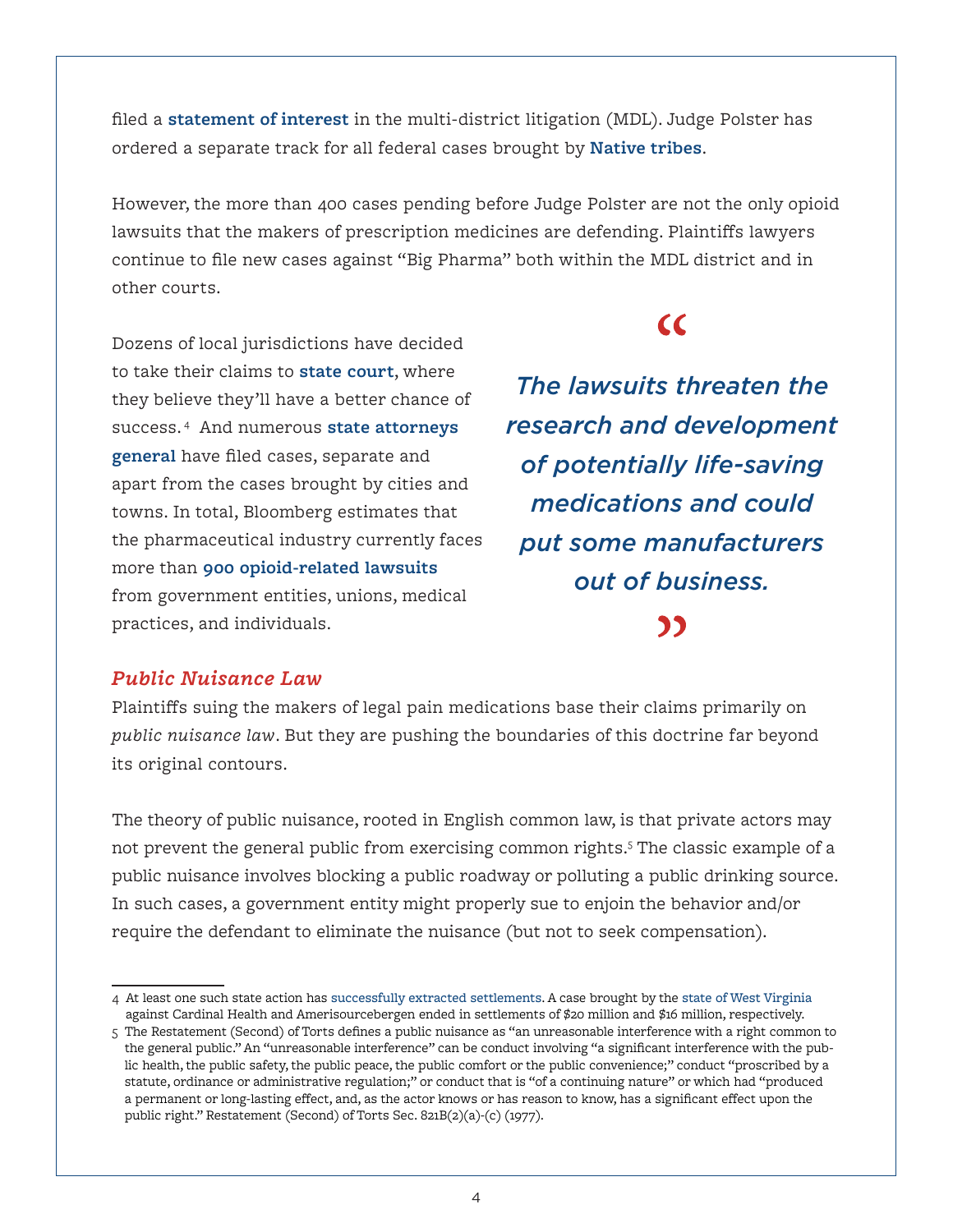Public nuisance law was developed to alleviate and prevent public harm and, in some cases, to compensate people directly harmed as a result of the nuisance.6 It was **[not](https://www.instituteforlegalreform.com/hooks/1/get_ilr_doc.php?fn=schwartz-victor.pdf)  [developed](https://www.instituteforlegalreform.com/hooks/1/get_ilr_doc.php?fn=schwartz-victor.pdf)** for the purpose of punishing defendants for the unintended consequences of lawful conduct or for reimbursing the government for general operating costs.

Since the 1990s, however, the plaintiffs' bar has sought to use public nuisance theory to do just that. The most well-known example is the tobacco litigation of the 1990s, in which 46 states sued cigarette companies seeking reimbursement for the public cost of smoking-related diseases. Although no court ever ruled on whether public nuisance law appropriately applied to the sale and distribution of tobacco (a legal product), the major tobacco companies entered into a master settlement agreement (MSA), which required the tobacco companies to pay the states \$206 billion over twenty-five years and to make additional payments to the states in perpetuity to reimburse them for smoking-related Medicaid costs.7

The enormity of the settlement, while not precedent setting, incentivized state and local governments to use public nuisance litigation as a tool for extracting massive payouts from the private sector.8 The playbook has become well known: pick a public health crisis; identify a corporate "villain" with deep pockets; file hundreds of cases in numerous jurisdictions across the country so that the cost of defending the

### $\overline{\mathcal{C}}$

*Public nuisance law should not be used to punish drug companies for the misuse of a legal, FDA-approved product.*"

suits becomes exorbitant; and attempt to extract a global settlement of claims that includes the payout of massive amounts of money and agreements to alter business practices.

In essence, the plaintiffs currently suing the drug manufacturers are asking the courts to engineer a massive redistribution of wealth from the private sector to the public sector and to alter national drug control policy outside of the ordinary democratic and regulatory processes. As in the case of "Big Tobacco," the opioid plaintiffs are hoping

<sup>6</sup> Restatement (Second) of Torts Sec. 821(C) (1977).

<sup>7</sup> [Richard C. Ausness, Public Tort Litigation: Public Benefit or Public Nuisance?, 77 Temple L. Rev. 825 \(2004\)](https://uknowledge.uky.edu/cgi/viewcontent.cgi?article=1391&context=law_facpub).

<sup>8</sup> *Id*. at 906 (explaining that government plaintiffs are willing to base their claims on questionable legal theories because they do not expect their cases actually to go to trial).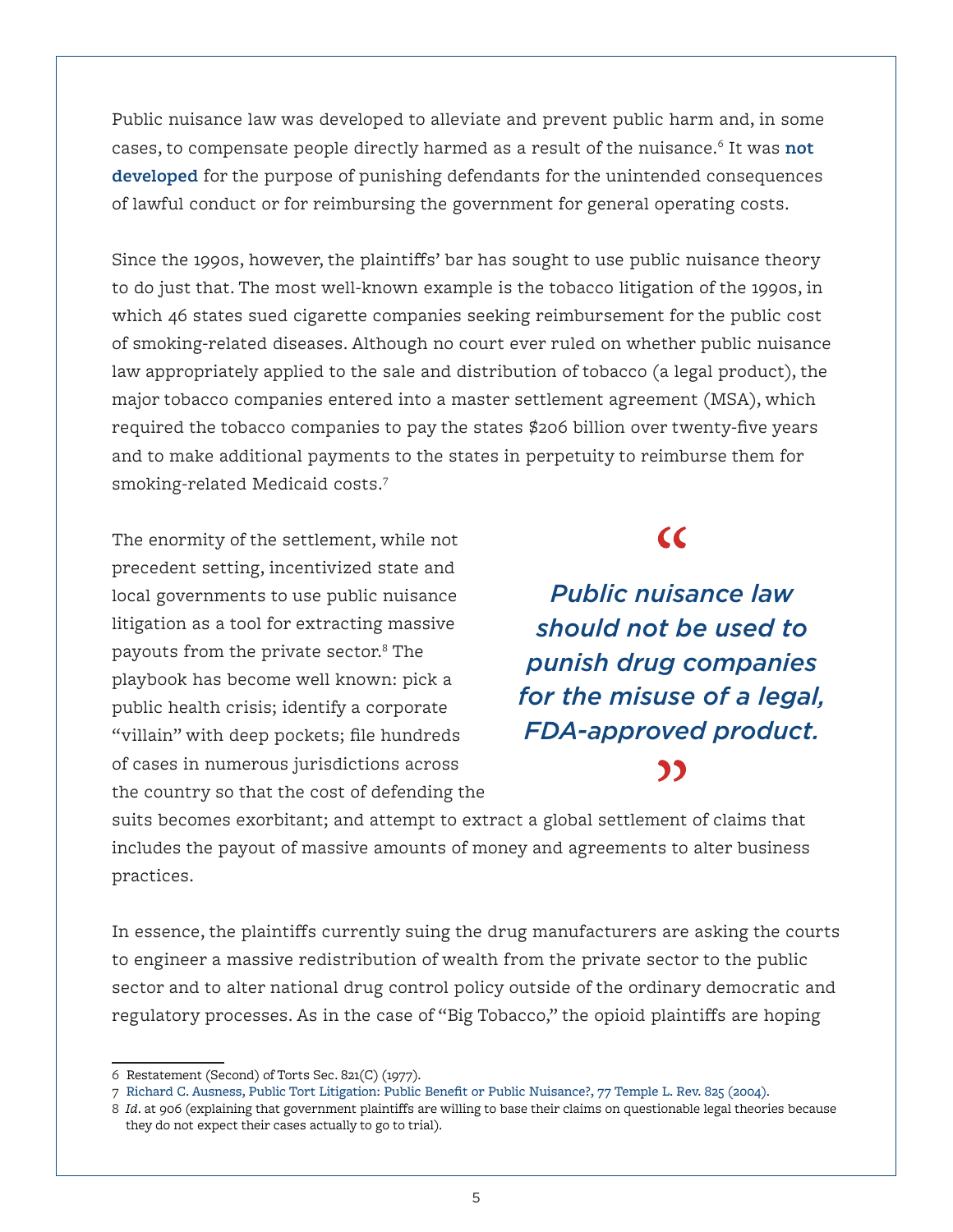the companies will fold and enter into a joint settlement agreement simply to avoid protracted litigation in numerous jurisdictions.

#### *Nuisance Litigation Is A Bad Fit For The Opioid Crisis*

There are at least six reasons why the use of public nuisance theory to extract payment from the makers of prescription medications is improper.

#### **(1) No public right is implicated.**

## $\overline{\mathcal{C}}$

For an injury to constitute a public nuisance, it must interfere with a *public* right. Opioid addiction is not an injury to the general public, even though the number of opioid addicts is, in the aggregate, large. In order for an injury to qualify as a public nuisance, it must affect the rights of the *entire* community. In the case of prescription opioids, the vast majority of people who are prescribed FDA-approved pain medication

*Addiction is not a "public nuisance" because the vast majority of people who are prescribed pain killers do not misuse the product or become addicted.*77

are helped by the drugs; only a small percentage of prescription opioid patients misuse the product and become addicted. Addiction is, therefore, not an injury to the general public.

Neither is the cost to the government of dealing with the drug abuse crisis an injury to the public at large, as plaintiffs allege. Many ordinary activities cause a financial drain on government coffers. Any holding that public cost equals public injury (and, thus, a nuisance) could subject numerous lawful activities to crippling lawsuits. For example, the notion that the public is harmed every time the government spends more money could give rise to a claim that companies that lay-off workers during an economic downturn are liable for increased government expenditures on welfare benefits and other social services. Spending taxpayer money to deal with a particular public problem is what governments do, and the private sector should not be sued into paying for the government's operating costs.

#### **(2) Such cases lack identifiable causation.**

The harm alleged in these cases is the financial cost incurred by the government jurisdictions. But plaintiffs are not able to demonstrate that the drug manufacturers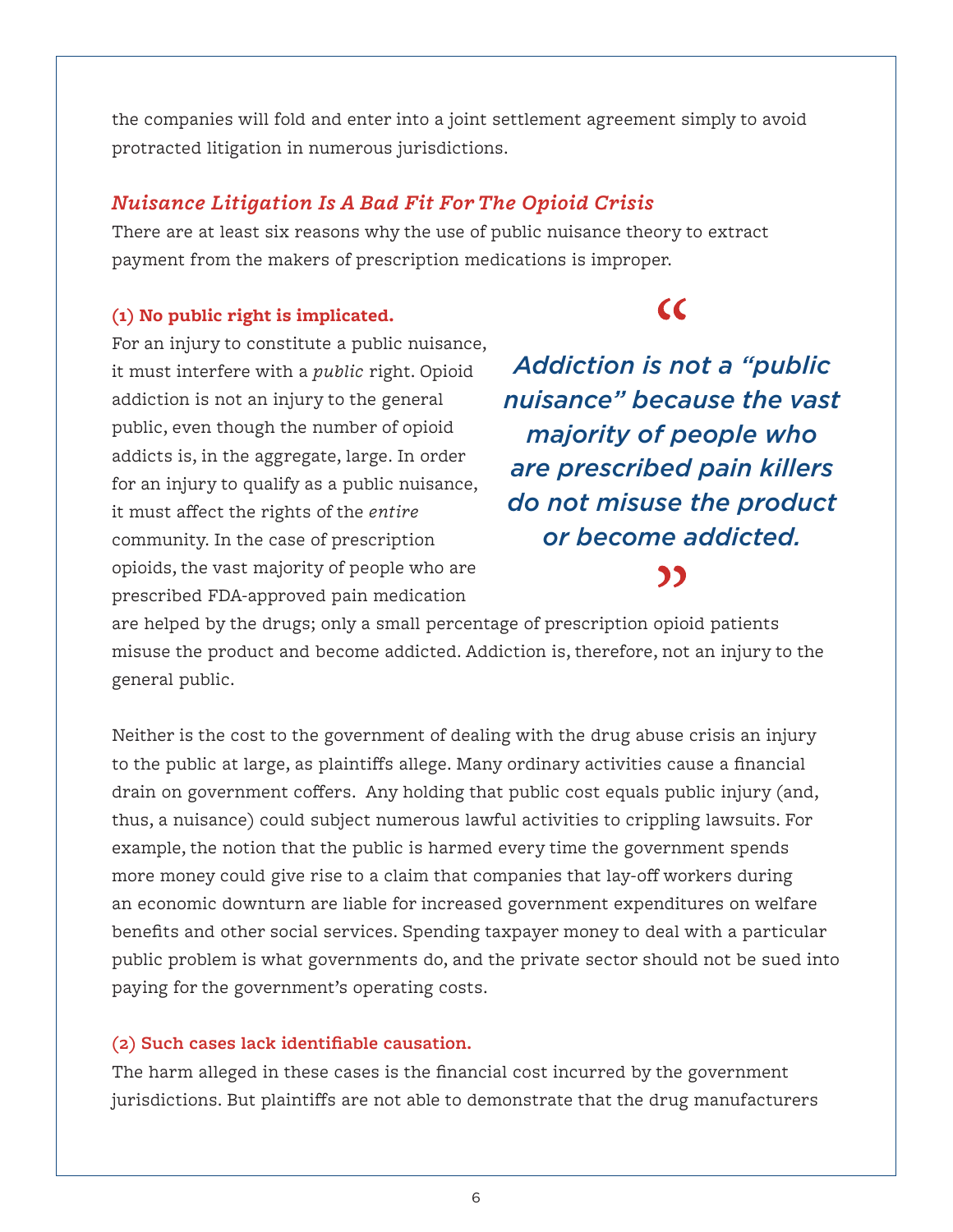*caused* them to spend excess sums of money, particularly where many of the alleged costs (law enforcement, for example) are costs the government must bear anyway.

Even were we to assume that the drug abuse epidemic is itself a public harm, plaintiffs would be unable to prove causation, as opioids are not sold directly to consumers. To the contrary, they are only legally available by prescription from a doctor and must be used by the patient as directed by the doctor. Because there are several intermediaries in the distribution process (including criminal actors who improperly sell opioids on the black market), and because a variety of factors can contribute to opioid abuse and addiction, plaintiffs are not able to demonstrate a direct causal chain between the manufacturer's conduct and the opioid epidemic.9

#### **(3) The Food and Drug Administration approved the use of opioids.**

The opioids at issue are legal (and often critically necessary) medications, approved and regulated by the federal Food and Drug Administration. If used correctly, they relieve pain and actually *improve* the health of the user. Those who die of opioid overdoses (unlike those who die from lung cancer or other tobacco-related illnesses) are using the product in a way that is not intended (and, indeed, is warned against) by the manufacturer.

*Spending taxpayer money to deal with a particular public problem is what governments do; private companies should not be sued into paying the government's general operating costs.*"

 $\epsilon$ 

**(4) The lawsuits violate the separation of powers and undermine the rule of law.** The doctrine of "separation of powers" requires that courts stay out of complicated policy decisions in deference to the political branches of government. In the case of the opioid crisis, it is the job of the legislative and executive branches to pass laws and regulations regarding the manufacture and distribution of prescription medications. These policy-making branches of government are well positioned to collect and

<sup>9</sup> In *[Ashley County v. Pfizer](https://www.leagle.com/decision/09010613)*, twenty Arkansas counties sued the manufacturer of over-the-counter cold medicine that included pseudoephedrine, seeking reimbursement for the public health costs of the methamphetamine epidemic. The U.S. Court of Appeals for the 8th Circuit rejected the plaintiffs' public nuisance claim due to a lack of proximate cause between the manufacture of the cold medicine and increased government spending on prevention, treatment, law enforcement, and family services for abusers and their families. In rejecting the claim, the Eighth Circuit noted that the contrary result would "open Pandora's Box" to an "avalanche" of public nuisance actions. 552 F.3d 659, 670-71 (8th Cir. 2009).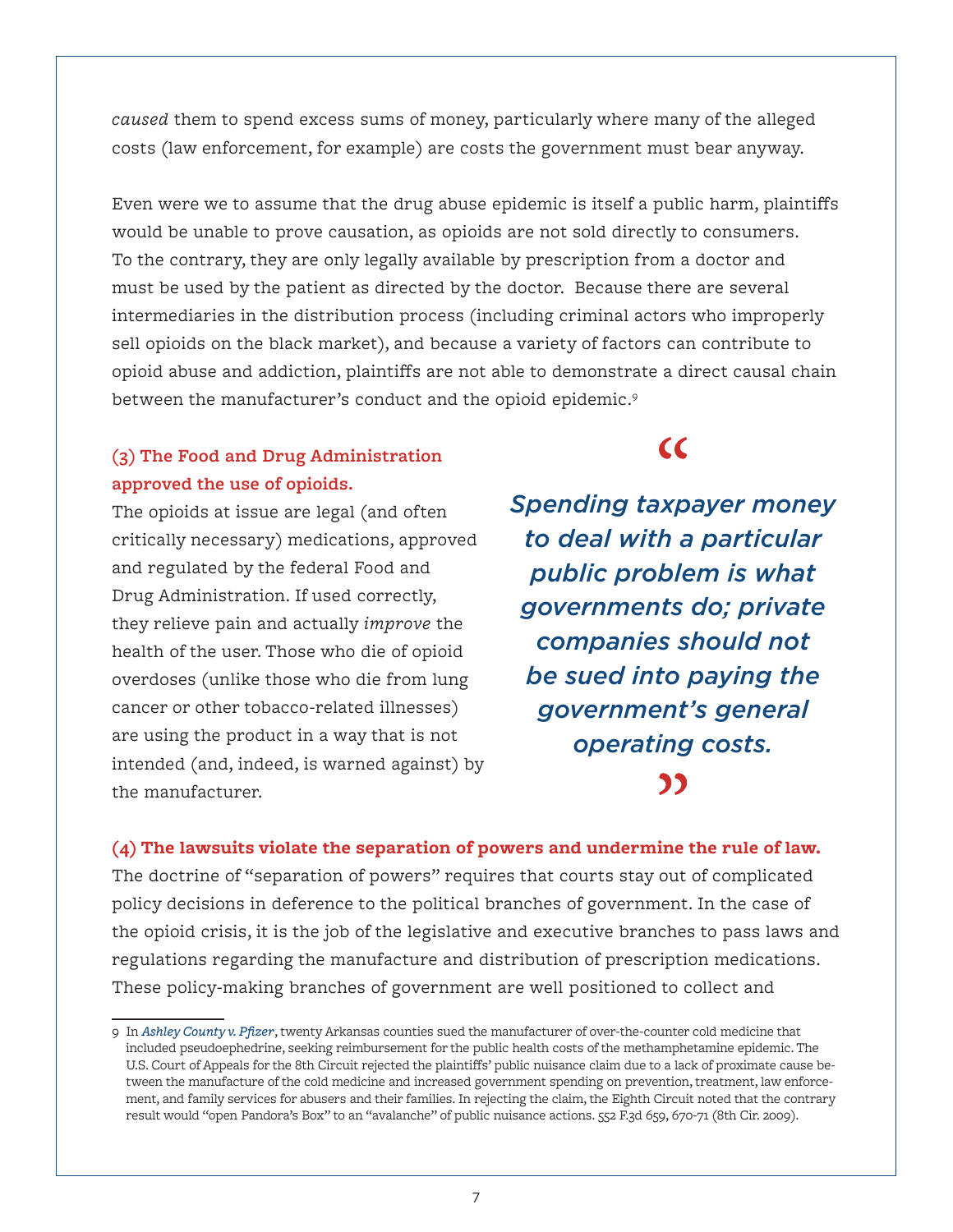evaluate large amounts of data and to weigh the interests of various stakeholders before determining the best course of action.<sup>10</sup> The courts, on the other hand, are not equipped to weigh the risks and benefits of federal drug control policy or to impose new rules on the makers of prescription medications. Such **[regulation by litigation](https://fedsoc.org/commentary/blog-posts/public-health-epidemics-warning-this-litigation-cure-could-kill-an-economy)** exceeds both the constitutional authority and the institutional competence of the courts.11 As such, it is anti-democratic and undermines the rule of law.12

#### **(5) Making "Big Pharma" pay up won't solve the crisis.**

Lawsuits against drug manufacturers will not solve the opioid abuse problem. With more than 1,100 lawyers representing the parties, any settlement will be diluted significantly by the payment of **[legal fees](https://www.politico.com/story/2018/05/24/opioids-epidemic-tobacco-607119)**. What money does find its way to the government is likely to be used not for public health efforts, but to address current budget deficits. This is precisely what happened with the tobacco settlements, in which **[only a tiny fraction](https://www.nytimes.com/2014/10/07/opinion/how-the-big-tobacco-deal-went-bad.html)** of the billions of dollars that tobacco companies paid to state governments was ever spent on prevention.

# $\overline{\mathcal{C}}$

*It is not the job of the courts to "balance the social utility [of a legal product] against the gravity of the anticipated harm." That is the job of the legislative and executive branches of government.*"

#### **(6) The lawsuits harm consumers.**

Ultimately, it is the consumer who bears the costs of these lawsuits in the form of **[higher drug prices](http://iwf.org/blog/2806620/A-Podcast-on-the-Complexities-of-the-Opioid-Crisis)** and reduced access to pain medications for patients who need them. The lawsuits also draw funding away from the research and development of new medications and cures as well as from programs that might offer help to those who have become addicted.

<sup>10</sup> *See, i.e.,* Richard O. Faulk, *[Uncommon Law: Ruminations on Public Nuisance](http://scholarship.law.missouri.edu/jesl/vol18/iss1/3)*, 18 Mo. Envtl. L. & Pol'y Rev. 1, 3 (2010) (explaining that courts should refrain from jumping into the policy morass out of "due respect for their constitutional responsibilities" and "awareness of the judiciary's own limitations.").

<sup>11</sup> *Id.* at 17-18 (citing James A. Henderson, Jr., *The Lawlessness of Aggregative Torts*, 34 Hofstra L. Rev. 329, 330 (2005).

<sup>12</sup> In June 2018, a federal district court in California rejected a similar public nuisance claim by the cities of San Francisco and Oakland against "Big Oil" for the cost of infrastructure projects to combat the effects of global warming. *[See City of Oakland, et al., v. BP p.l.c.](https://www.nytimes.com/interactive/2018/06/26/climate/document-Judge-Dismisses-Climate-Suit-Against-Oil-Companies.html)*, 3:17-cv-06011-WHA (N.D. Cal. 2018). In dismissing the case, Judge William Alsup reprimanded the cities for attempting to leverage the courts in order to regulate the private sector. It is not the job of the courts, Judge Alsup wrote, to "balance the social utility against the gravity of the anticipated harm." Rather, it is the job of the legislative and executive branches of government to consult the stakeholders and to weigh the positive and negative effects of commercial behavior before deciding to take legislative or regulatory action.